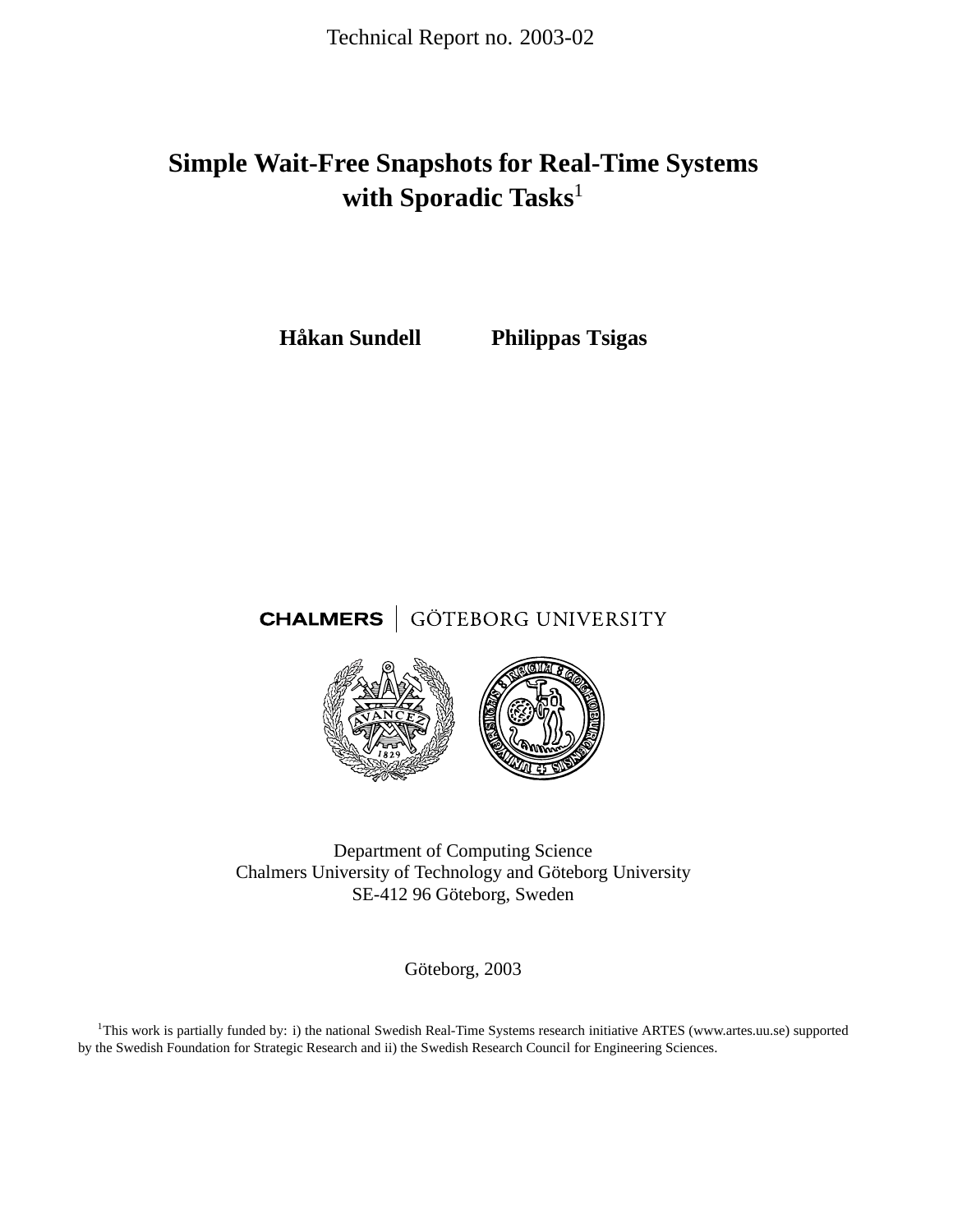

Technical Report in Computing Science at Chalmers University of Technology and Göteborg University

Technical Report no. 2003-02 ISSN: 1650-3023

Department of Computing Science Chalmers University of Technology and Göteborg University SE-412 96 Göteborg, Sweden

Göteborg, Sweden, 2003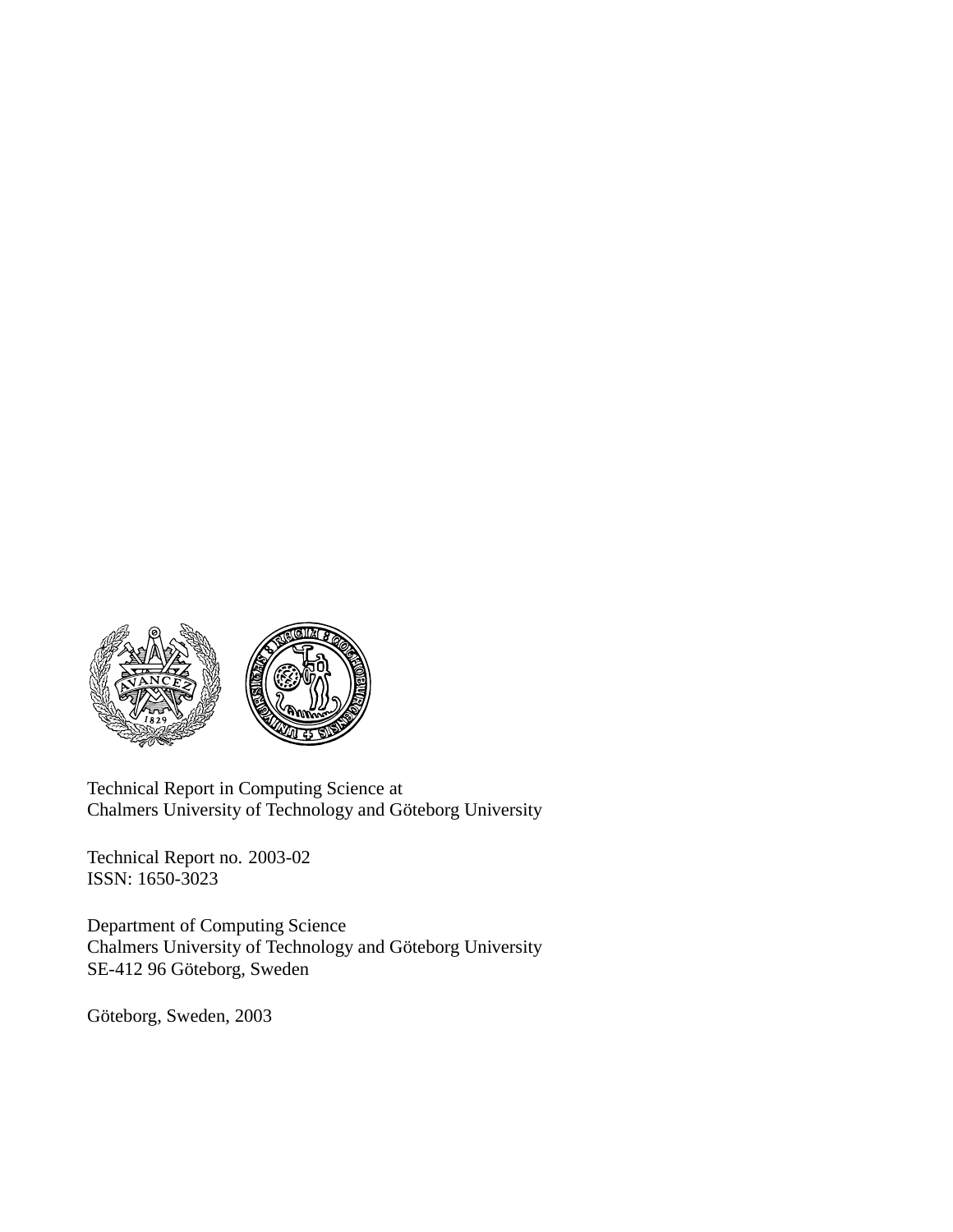#### **Abstract**

*A wait-free algorithm for implementing a snapshot mechanism for real-time systems is presented in this paper. Snapshot mechanisms give the means to a real-time task to read a globally consistent set of variable values while other concurrent tasks are updating them. Such a mechanism can be used to solve a variety of communication and synchronisation problems, including system monitoring and control of real-time applications. Typically, implementations of such mechanisms are based on interlocking. Interlocking protects the consistency of the shared data by allowing only one process at a time to access the data. In a real-time environment locking typically leads to difficulties in guaranteeing deadlines of high priority tasks because of the blocking. Researchers have introduced non-blocking algorithms and data structures that address the above problems. In this paper we present a simple and efficient wait-free (nonblocking) snapshot algorithm by making use of timing information that is available and necessary to the scheduler that schedules the tasks of real-time systems. Experiments on a SUN Enterprise 10000 multiprocessor system show that the algorithm that we propose here, because of its simplicity, outperforms considerably the respective wait-free snapshot algorithm that is not using the timing information.*

#### **1 Introduction**

In any multiprocessing system co-operating processes share data via shared data structures. To ensure consistency of the shared data structures programs typically rely on some form of software synchronisation. In this paper we are interested in designing a shared data structure for cooperative tasks in real-time multiprocessor systems allowing processes to read a globally consistent set of variable values while other concurrent tasks are updating them.

The challenges that have to be faced in the design of inter-task communication protocols for multiprocess systems become more delicate when these systems have to support real-time computing. In real-time multiprocess systems inter-task communication protocols i) have to support sharing of data between different tasks; ii) must meet strict time constraints, the HRT deadlines; and iii) have to be efficient in time and in space since they must perform under tight time and space constraints.

The classical, well-known and most simple solution when designing shared data structures enforces mutual exclusion. Mutual exclusion protects the consistency of the shared data by allowing only one process at a time to access the data. Mutual exclusion i) causes large performance degradation especially in multiprocessor systems [SilG94]; ii) leads to complex scheduling analysis since tasks can be

delayed because they were either preempted by other more urgent tasks, or because they are blocked before a critical section by another process that can in turn be preempted by another more urgent task and so on, (this is also called as the convoy effect) [KopR93]; and iii) leads to priority inversion in which a high priority task can be blocked for an unbounded time by a lower priority task [ShaR90]. Several synchronisation protocols have been introduced to solve the priority inversion problem for uniprocessor [ShaR90] and multiprocessor [Raj90] systems. The solution presented in [ShaR90] solves the problem for the uniprocessor case with the cost of limiting the schedulability of task sets and also making the scheduling analysis of real-time systems hard. The situation is much worse in a multiprocessor real-time system, where a task may be blocked by another task running on a different processor [Raj90].

To address the problems that arise from blocking, researchers have proposed non-blocking implementations of shared data structures. Two basic non-blocking methods have been proposed in the literature, *lock-free* and *waitfree*. *Lock-free* implementations of shared data structures guarantee that at any point in time in any possible execution some operation will complete in a finite number of steps. In cases with overlapping accesses, some of them might have to repeat the operation in order to correctly complete it. This implies that there might be cases in which the timing may cause some process(es) to have to retry a potentially unbounded number of times, leading to an unacceptable worst-case behaviour for hard real-time systems. However, they usually perform well in practice. In *wait-free* implementations each task is guaranteed to *correctly* complete any operation in a *bounded* number of its own steps, regardless of overlaps and the execution speed of other processes; i.e. while the lock-free approach might allow (under very bad timing) individual processes to starve, waitfreedom strengthens the lock-free condition to ensure individual progress for every task in the system.

Non-blocking implementation of shared data objects is a new alternative approach for the problem of inter-task communication. Non-blocking mechanisms allow multiple tasks to access a shared object at the same time, but without enforcing mutual exclusion to accomplish this. Nonblocking inter-task communication does not allow one task to block another task, and gives significant advantages over lock-based schemes because:

- 1. it can not cause priority inversion, avoids lock convoys that make scheduling analysis hard and delays longer.
- 2. it provides high fault tolerance (processor failures will never corrupt shared data objects) and eliminates deadlock scenarios from two or more tasks both waiting for locks held by the other.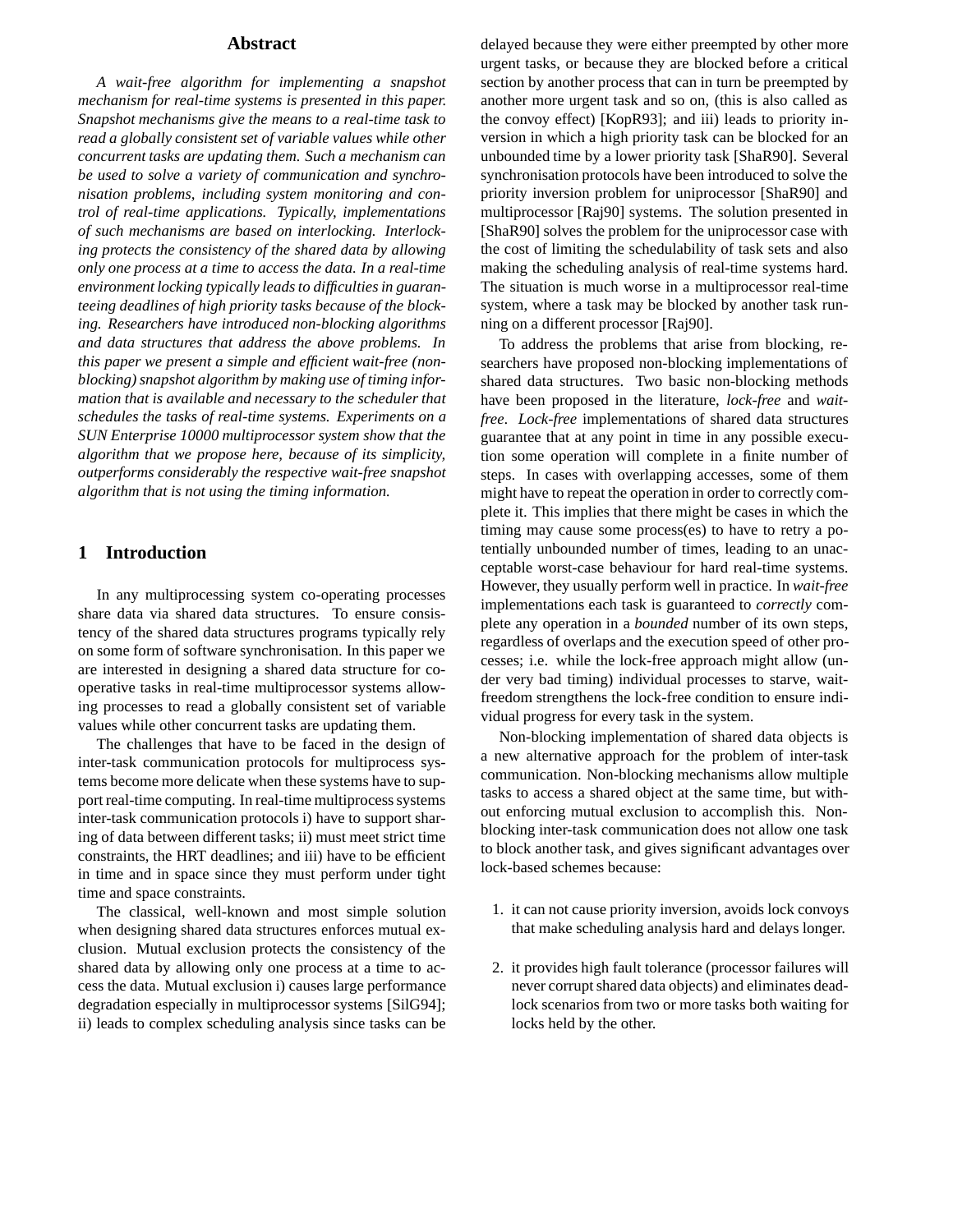3. and more significantly it completely eliminates the interference between process scheduling and synchronisation.

Non-blocking protocols on the other hand have to use more delicate strategies to guarantee data consistency than the simple enforcement of mutual exclusion between the different operations on the data object. These new strategies on the other hand, in order to be useful for real-time systems, should be efficient in time and space in order to perform under the tight space and time constraints that realtime systems demand.

In this paper we show how to exploit information that is part of the special nature of the real-time systems in order to design a simple snapshot algorithm with one scanner that is efficient in time and space as needed. The algorithm that we propose here outperforms significantly — due to its simplicity — the respective one not using this information [Warp99a, ErmHPT98]. Experiments on a SUN Enterprise 10000 has shown that the new construction gives 400 % better response time for the update operations for all scenarios and with 20 % better response time for all practical settings. Please notice that we have one scan task at a time and multiple concurrent update tasks per component in multiple components.

Previously Chen and Burns in [CheB99a], exploited the use of the same information for the construction of a nonblocking shared buffer. Research at the University of North Carolina [AndJJ98, AndJS97] and [RamMA96] by Anderson et al. has shown that wait-free algorithms can be simplified considerably in real-time systems by exploiting the way that processes are scheduled for execution in such systems. In [Warp99a, ErmHPT98] it has also been shown that wait-free methods actually can be very efficient and relatively low demanding in memory consumption. In our experimental evaluation of the protocol we compare with this solution.

The rest of this paper is organised as follows. In Section 2 we describe the computer systems that we consider and give a description of the problem. Section 3 presents our protocol and later we show how to bound the size of the buffers used in the algorithm. Section 4 shows some experiments. The paper concludes with Section 5.

#### **2 System and Problem Description**

#### **2.1 Real-time Multiprocessor System Configuration**

A typical abstraction of a shared memory multiprocessor real-time system configuration is depicted in Figure 1. Each node of the system contains a processor together with its local memory. All nodes are connected to the shared memory via an interconnection network. A set of co-operating



#### **Figure 1. Shared Memory Multiprocessor System Structure**

 $tasks<sup>1</sup>$  (processes) with timing constraints are running on the system performing their respective operations. Each task is sequentially executed on one of the processors, while each processor can serve (run) many tasks at a time. The co-operating tasks now, possibly running on different processes, use shared data objects built in the shared memory to co-ordinate and communicate. Every task has a maximum computing time and has to be completed by a time specified by a deadline. Tasks synchronise their operations through read/write operations to shared memory.

#### **2.2 The Model**

In this paper we are interested in the snapshot problem or snapshot object, which involves taking an "instantaneous" picture of a set of variables, all in one atomic operation. The snapshot is taken by one task, the *scanner*, while each of the snapshot variables may concurrently and independently be *updated* by other processes (called *updaters*). A snapshot object is also called a *composite register*, consisting of a number of *components* (indexed <sup>1</sup> through <sup>c</sup>), which constitute the entities which can be updated and snap-shot. We will use the two terms (snapshot object and composite register) interchangeably.

The accessing of the shared object is modelled by a history  $h$ . A history  $h$  is a finite (or not) sequence of operation invocation and response events. Any response event is preceded by the corresponding invocation event. For our case there are two different operations that can be invoked, a snapshot operation or an update operation. An operation is called complete if there is a response event in the same history  $h$ ; otherwise, it is said to be pending. A history is called complete if all its operations are complete. In a global time model each operation q "occupies" a time interval  $[s_q, f_q]$ on one linear time axis  $(s_q < f_q)$ ; we can think of  $s_q$  and  $f_q$  as the starting and finishing time instants of q. During this time interval the operation is said to be *pending*. There exists a precedence relation on operations in history denoted

<sup>1</sup>throughout the paper the terms *process* and *tasks* are used interchangeably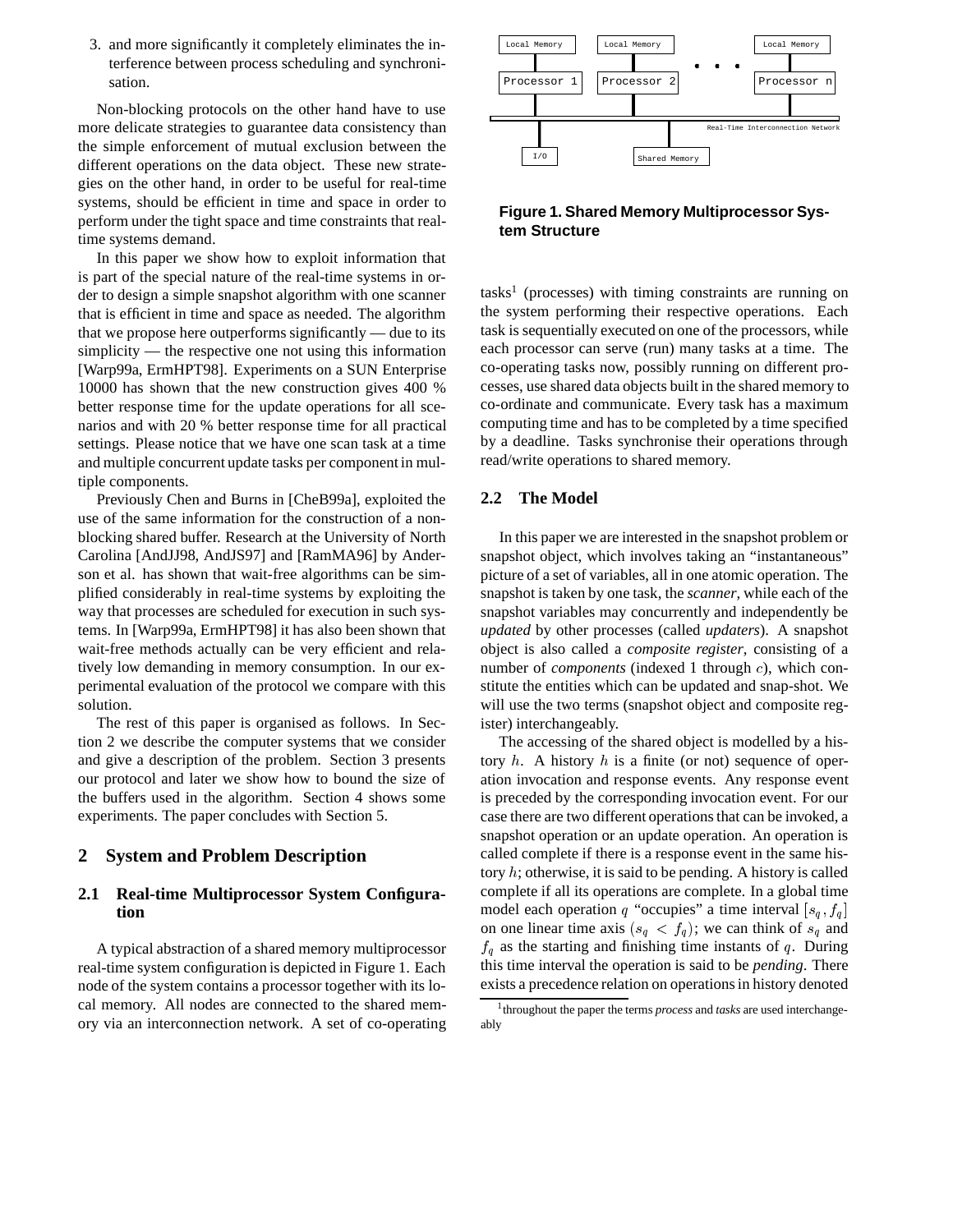// Global variables snapshotindex: **integer** value[NR\_COMPONENTS][ $\infty$ ]: valtype // Local variables tempindex,k,index: **integer**

**procedure** Update(cid:**integer**, data:valtype) U1 value[cid][snapshotindex]:=data;

**procedure** Scan(snapshotdata[NR\_COMPONENTS]: valtype)

- S1 tempindex:=snapshotindex;
- S2 snapshotindex:=tempindex+1;
- S3 **for** k:=0 **to** NR\_COMPONENTS-1 **do**
- S4 **for** index:=tempindex **to** 0 **step** -1 **do**
- S5 **if** value[k][index]  $\neq$  NIL **then**
- S6 snapshotdata[k]:=value[k][index];
- S7 **break**;

#### **Figure 2. Pseudocode for the Unbounded Snapshot Algorithm**

by  $\lt_h$ , which is a strict partial order:  $q_1 \lt_h q_2$  means that  $q_1$  ends before  $q_2$  starts; operations incomparable under  $\lt_h$ are called *overlapping*. A complete history <sup>h</sup> is linearisable if the partial order  $\lt_h$  on its operations can be extended to a total order  $\rightarrow$ <sub>h</sub>that respects the specification of the object [Her91].

#### **3 The Protocol**

#### **3.1 The unbounded version**

We first start with a simple unbounded snapshot protocol that first appeared in Kirousis et.al. [KirST91a]. The protocol uses buffers of infinite length, the architecture of this protocol is shown in figure 3. The pseudo-code for the algorithm is presented in figure 2. The architecture of our unbounded construction is as follows: For each component  $k = 0, \ldots, c - 1$ , we introduce an unbounded number of subregisters  $value[k][l], l = 0, \ldots, \infty$  which are written to by the updater of the corresponding component and are read by the scan function. We call these subregisters **memory locations**. The second index of each memory location  $value[k][l]$  is its address (the first indicates the corresponding component). A memory location holds a value that belongs either to the set of values of the corresponding component or is a special new value denoted by **NIL**. The type of all these values is denoted by *valtype*. We call them **component values**. Initially, the subregisters  $value[k][l]$ for  $k = 0, \ldots, c - 1$  and  $l = 1, \ldots, \infty$  hold the value **NIL**, while the subregisters  $value[k][0], k = 0, \ldots, c - 1$  hold

a value from the set of values of the corresponding component. Moreover, we introduce a subregister snapshotindex which holds as value an integer (a pointer to a memory location). This subregister can be written to by the scanner and can be read by all updaters. It is initialised with the value 0.

In the protocol the scanner is the controller: it is the one who determines where the updaters must write. All that an updater has to do is to write its value to the memory location forwarded by the scanner through a pointer. More specifically, the protocol works as follows: An updater first reads snapshotindex and then writes its value to the memory location of the corresponding component that is pointed to by snapshotindex. The scanner, on the other hand, first increments *snapshotindex* by one; stores its new value into a local variable tempindex and then for each component  $k = 0, \ldots, c - 1$  gets the value to be returned by reading value[k][tempindex - 1], ..., value[k][0] in this order until it gets a value which is not **NIL**. The scanner, by forwarding to the updater, with its very first sub-operation, a new subregister, which it does not use again during the current snapshot, it succeeds to avoid reading values written by update operations that started after its own starting point. Moreover, the scanner, by scanning the subregisters in the reverse order from the one that they were forwarded in previous operations and by returning the first "non-empty" value, it achieves to return non overwritten values.

The snapshot protocol presented here is based on the following idea: if each scan returns for each component a value which is not overwritten (cf. figure  $4(a)$ ) and which is written by an update which started before the start of the scan (cf. figure  $4(b,c)$ ), then the solution satisfies an atomicity criterion [And93, And94, KirST91a] that enables us to argue for each component separately and hence leads to a more modular proof. For the following paragraphs and the intuitive understanding of the solution, the reader should keep in mind that the intuitive presentation of the criterion is summarised in figure 4.

#### **3.2 Bounding the Construction**

The systems that we are a looking at are real-time uniprocessor or multiprocessor systems. In these systems tasks come to the respective scheduler with a number of parameters that allow these schedulers to decide whether these tasks are schedulable.

We assume that we have  $n$  tasks in the system, indexed  $t_1...t_n$ . The tasks can be either periodic or sporadic. For each task  $t_i$  we will use the standard notations  $T_i$ ,  $C_i$ ,  $R_i$ and  $D_i$  to denote the period (i.e. min period for sporadic tasks), worst case execution time, worst case response time and deadline, respectively. The deadline of a task is less or equal to its period.

For a system to be safe, no task should miss its deadlines,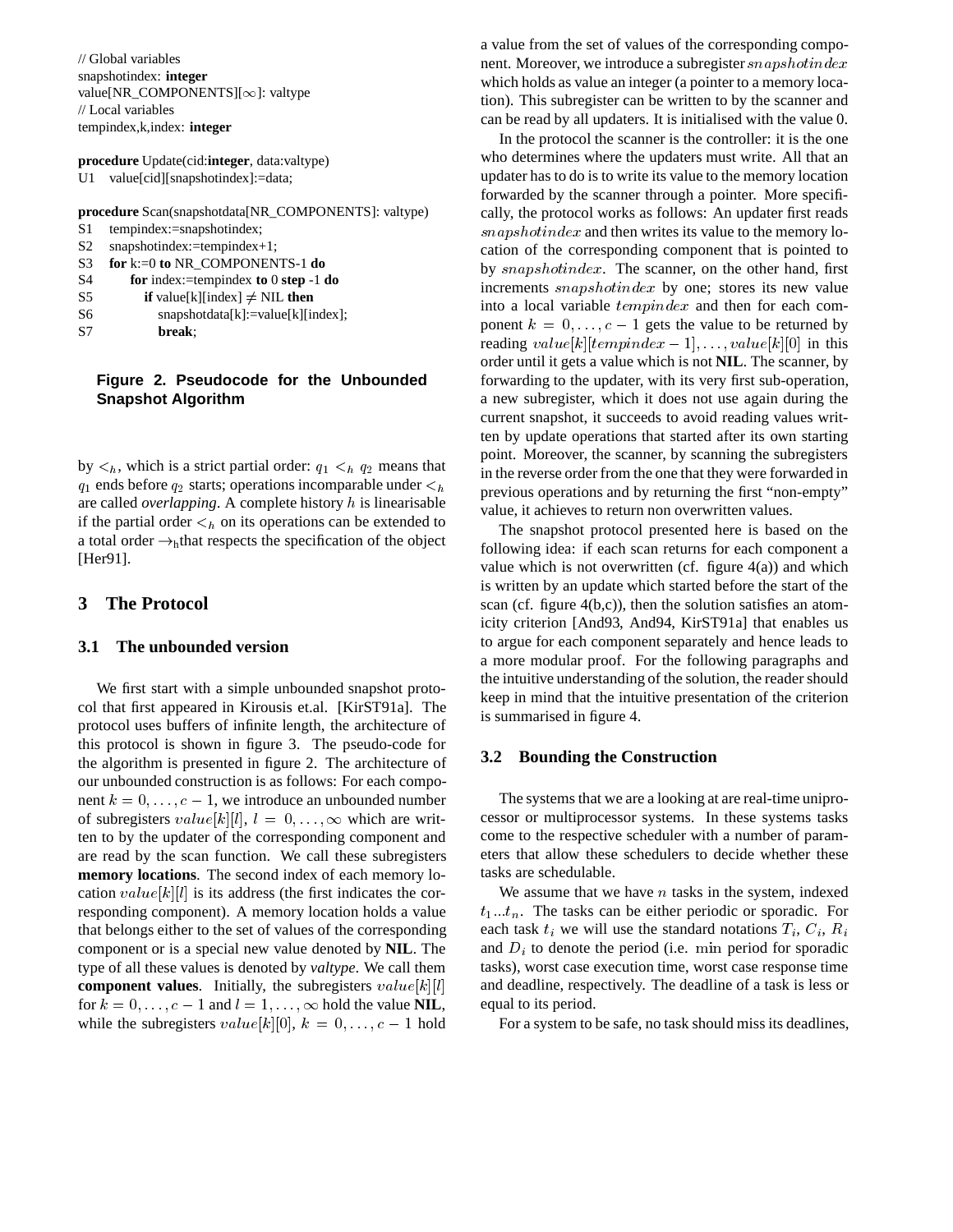





**Figure 4. Intuitive presentation of the atomicity/linearisability criterion satisfied by our wait-free solution**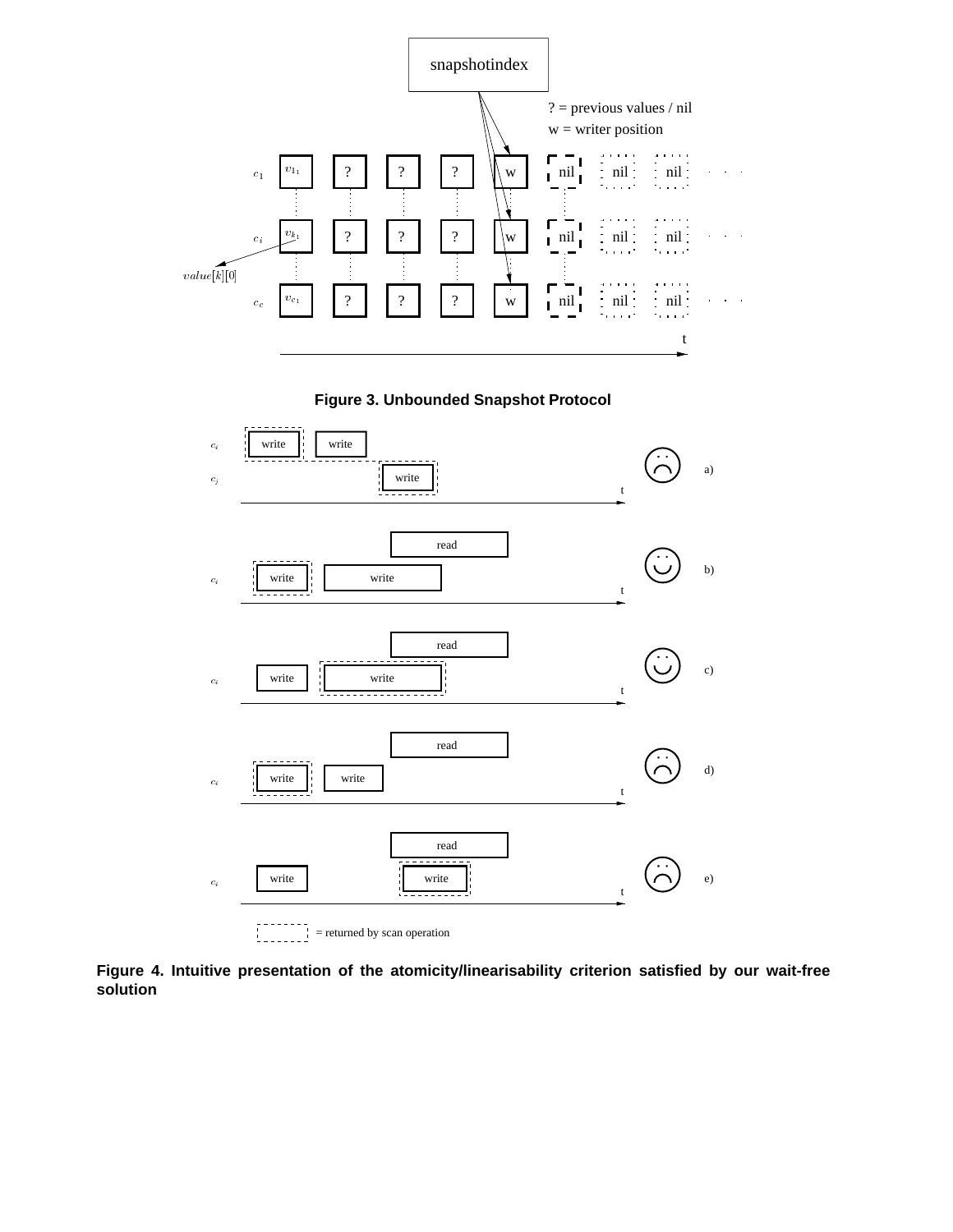

**Figure 5. A cyclic buffer with several updater tasks and one snapshot task**

i.e.  $\forall i \mid R_i \leq D_i$ .

For a system scheduled with fixed priority, the response time for a task in the initial system can be calculated using the standard response time analysis techniques [AudBDTW95]. If we with  $B_i$  denote the blocking time (the time the task can be delayed by lower priority tasks) and with  $hp(i)$  denote the set of tasks with higher priority than task  $t_i$ , the response time  $R_i$  for task  $t_i$  can be formulated as:

$$
R_i = C_i + B_i + \sum_{j \in hp(i)} \left[ \frac{R_i}{T_j} \right] C_j \tag{1}
$$

The summand in the above formula gives the time that task  $t_i$  may be delayed by higher priority tasks. For systems scheduled with dynamic priorities, there are other ways to calculate the response times [AudBDTW95].

We will use  $T<sub>S</sub>$  to denote the snapshot task period and  $T_{W_i}$  to denote the updater tasks period. To simplify the formulas we assume that tasks can be preempted at arbitrary points during their execution and that there are no overheads for context switching or interrupt handling. We also assume that one of the tasks in the system acts as a scanner task, say  $t_{scan}$ , but in the original system it doesn't have any mechanism to get a consistent snapshot.

In this subsection, we will show how to transform the unbounded space protocol of the previous subsection into one that uses bounded space only.

In the bounded space protocol as well, we are going to keep the role of the scanner as the controller of the game. It still is the one who determines the subregister where the updater is going to write. However, because the number of the subregisters must be bounded, instead of forwarding a new subregister each time, the scanner has to find an obsolete subregister which will be forwarded to the updater after erasing its contents. We call this procedure of erasing the contents of a subregister and its forwarding to the updater,



**Figure 6. Bounded Snapshot Protocol**

as *recycling* of the subregister.

We keep the techniques used in the previous algorithm, that is: (i) The updaters write to the memory location forwarded by the snapshot operation. (ii) The snapshot operation, by forwarding with its very first sub-operation a recycled subregister, which it is not going to use again during the current snapshot, it succeeds to avoid reading component values written by update operations which start after its own starting point. (iii) The scanner in each snapshot operation reads the remaining memory locations in the reverse order from the one that they had been previously forwarded.

Thus, the problem of designing a correct algorithm that



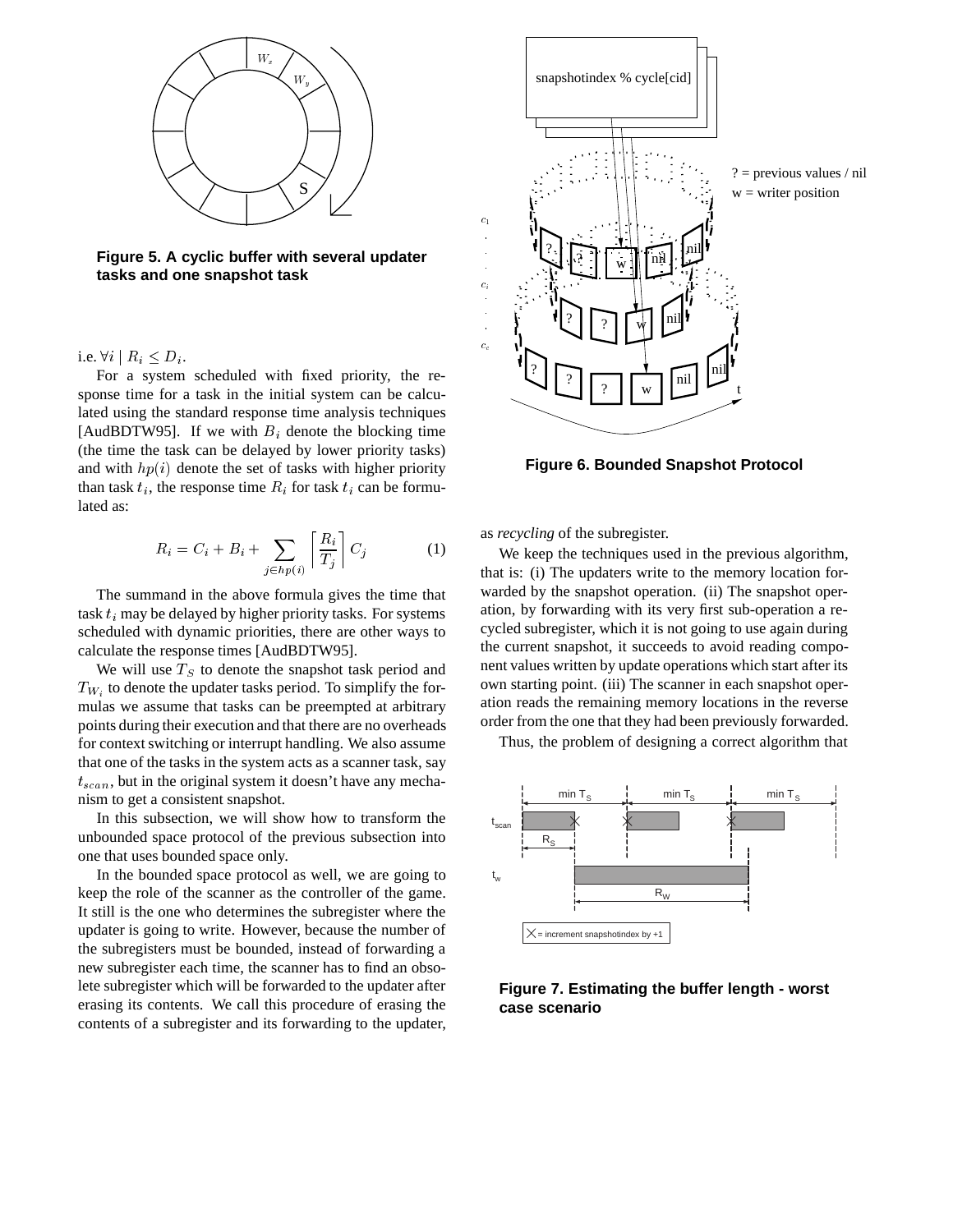// Global variables snapshotindex:**integer** value[NR\_COMPONENTS]:**pointer to** valtype cycle[NR\_COMPONENTS]:**integer** // Local variables index,k,tempindex:**integer**

#### **procedure** Initialize

- I1 **for** index:=0 **to** NR\_COMPONENTS-1 **do**
- I2 value[index]:= **new** valtype[cycle[index]];

**procedure** Update(cid:**integer**, data:valtype)

- U1 tempindex:=snapshotindex **modulo** cycle[cid];
- U2 value[cid][tempindex]:=data;

**procedure** Scan(snapshotdata[NR\_COMPONENTS]:valtype)

- S1 tempindex:=snapshotindex+1; /\* clean phase \*/
- S2 **for** k:=0 **to** NR\_COMPONENTS-1 **do**
- S3 value[k][tempindex **modulo** cycle[k]] := NIL;
- S4 snapshotindex:=tempindex;
- S5 tempindex:=tempindex-1;
- /\* read phase \*/
- S6 **for** k:=0 **to** NR\_COMPONENTS-1 **do**
- S7 index:=tempindex **modulo** cycle[k];
- S8 while index  $\neq$  (tempindex+1) modulo cycle[k] do
- S9 **if** value[k][index]  $\neq$  NIL **then**
- $S10$  snapshotdata[k] := value[k][index];
- S11 **break**;
- S12 index:=(index-1) **modulo** cycle[k];

#### **Figure 8. Pseudo-code for the Bounded Snapshot Algorithm**

uses a bounded number of subregisters is reduced to the problem of having the scanner choose each time a *provably* obsolete subregister for recycling. By doing this we can use the timing information that comes together with the task set in real-time systems. For the beginning please note that the unbounded construction that was presented in the previous section has the nice property that the scanner task is always at least one position ahead of the updaters when accessing the buffers, see figure 5. This leads us to consider replacing the unbounded buffer with a cyclical buffer mechanism where the buffer slots are now going to be "forwarded" cyclically by the scanner. Each circular data buffer now is implemented by an array of <sup>l</sup> entries. Each entry is capable of holding one copy of the data that an updater wants to write. The next step then is to analyse the conditions that the cyclical buffers have to satisfy in order to maintain the safety properties that were described above. Note that the buffer length can be of different length for each individual component, and that the buffer length is dependent on the timing characteristics of the updaters that write to this component, and also dependent on the timing characteristics of the scanner task which advances the buffer index. See figure 8 for the algorithm pseudo-code and figure 6 for an explanation how the algorithm interacts with the cyclic buffers.

As the updater always has to have a valid buffer slot to write to, we know that we need a buffer of at least length one. So to calculate how many more indexes we need for each buffer we compare the maximum time it takes for an updater to finish, to the minimum time it takes between two subsequent increments of the index done by the scanner function. First we assume that the tasks always execute within their response times  $R$  with arbitrary many interruptions, and that the execution time  $C$  is comparably small. This means that the increment respective the write to the buffer slot can occur anytime within the interval for the response time. The maximum time for an updater function to finish is the same as the response time  $R_W$  for its task  $t_W$ . The minimum time between two index increments is when the first increment is executed at the end of the first interval and the next increment is executed at the very beginning of the second interval, i.e.  $T_S - R_S$ . The minimum time between the subsequent increments will then be the period (min for sporadic tasks)  $T<sub>S</sub>$ . The worst case scenario between an updater and the scanner is when the snapshotindex is incremented directly after the updater has read it, as it is shown in Figure 7. Regardless of the timing characteristics of the involved tasks, it will always be possible to have at least one increment, and adding the one always needed by the updater this adds up to an absolute minimum of two buffer slots.

If  $R_W \leq (\min T_S - R_S)$  then:

$$
l = 2 \tag{2}
$$

If  $R_W > (\min T_S - R_S)$  then:

$$
l = \left\lfloor \frac{R_W - (\min T_S - R_S)}{\min T_S} \right\rfloor + 3 \tag{3}
$$

We are now combining those two expressions into one single expression. The floor function can safely turned into a ceiling function by subtracting one from the constant in equation 3. We also have to consider the longest buffer length we need considering all the updater tasks that are updating the same component. If we denote the length of the buffer for component  $k$  with  $l_k$ , and the group of updaters to component k with  $wr(k)$ , our calculations lead us to the following formula:

$$
l_k = \left\lceil \frac{\max_{i \in wr(k)} R_{W_i} - \min T_S + R_S}{\min T_S} \right\rceil + 2 \quad (4)
$$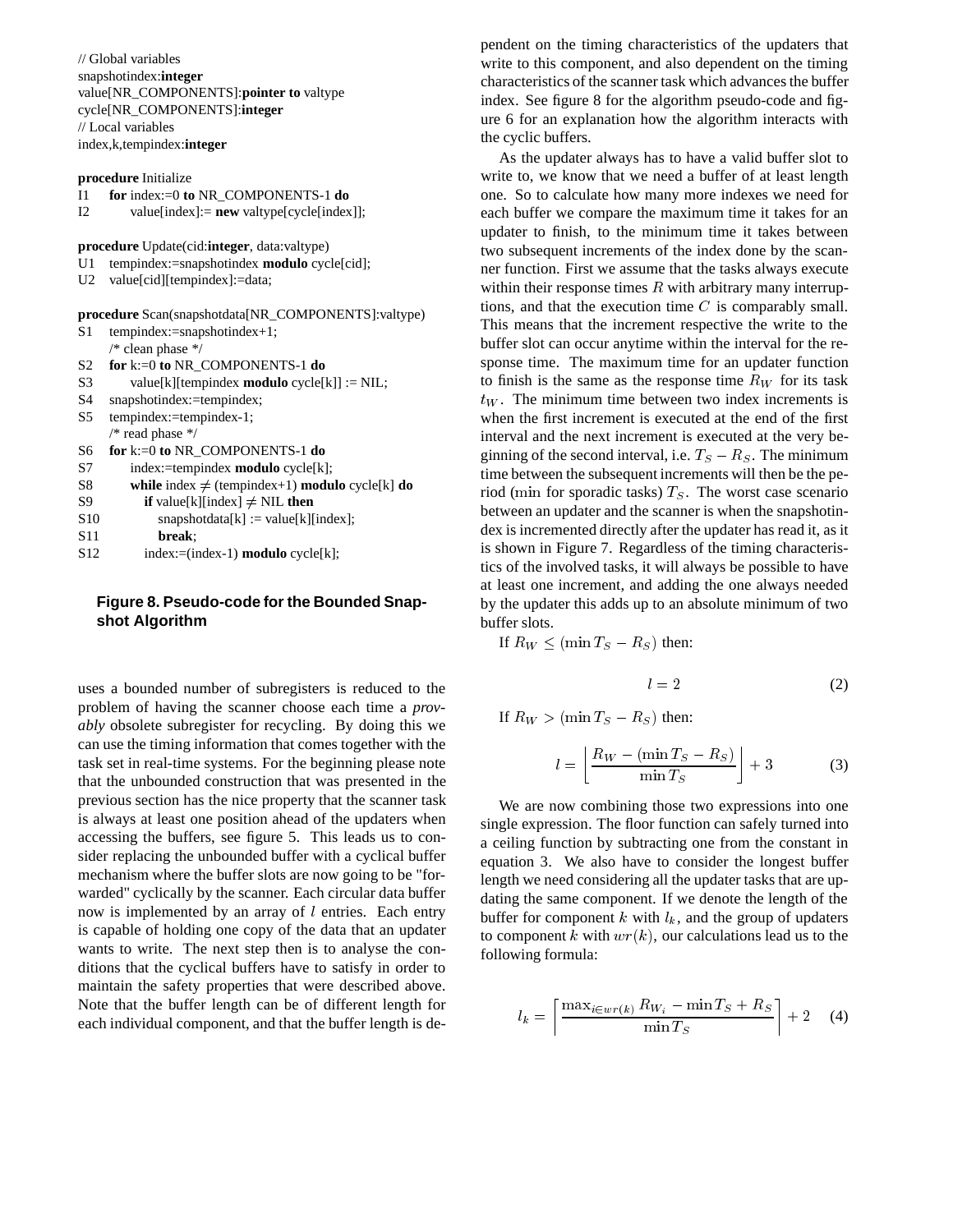| Scenario | Scan Period (us) | Update Period (us) | <b>Buffer Length</b> |
|----------|------------------|--------------------|----------------------|
|          | 500              | 50                 |                      |
| 2        | 200              | 50                 |                      |
| 3        | 100              | 50                 |                      |
|          | 50               | 50                 |                      |
| 5        | 50               | 100                | 6                    |
| 6        | 50               | 200                | 10                   |
|          | 50               | 500                | 22                   |

**Figure 9. Descriptions of Scenarios for experiment**

The last formula that we have calculated describes the buffer length that our construction needs in order to guarantee the safety property of our circular-buffer. It can be clearly seen that the buffer lengths keep very low when the snapshot task period is bigger than the updater task period, actually very similar buffer lengths as what can be achieved with more sophisticated snapshot algorithms, like the waitfree [Warp99a, ErmHPT98] that does not use the timing information but instead uses more advanced synchronisation primitives that the tasks can use in order to synchronise.

#### **4 Experiments**

A number of experiments have been performed in order to measure experimentally the performance of the new construction. To give an interesting and appropriate comparison we have done experiments with the wait-free snapshot algorithm [Warp99a, ErmHPT98], and then done the similar experiments with the bounded-time algorithm presented in this paper. The experiments have been executed on a Sun Enterprise 10000 parallel machine with 64 processors. The system considered is consisting of 1 scan process and 10 updater processes. The tasks have been generated as periodic tasks, with one task per cpu. The periods of the scan and update tasks have been changed according to some selected scenarios, see figure 9. Several long executions of the scenarios have been executed and the average response times for the scan and update operations have been measured. The wait-free respective the bounded-time algorithms have been executed with exactly the same environment and parameters. The buffer lengths have been computed according to equation 4 presented in the analysis. To give an interesting and appropriate comparison we have compared the algorithm presented here with the wait-free snapshot algorithm presented in [Warp99a, ErmHPT98]. Both these algorithms use the same unbounded memory construction, [Warp99a, ErmHPT98] bounds it efficiently without using the timing information.

The result of the experiments can be viewed in figures 10 and 11. According to the experiments, the new construction gives 400 % better response time for the update oper-



**Figure 10. Experiment with 1 Scan and 10 Update processes - Scan task comparison**



**Figure 11. Experiment with 1 Scan and 10 Update processes - Update task comparison**

ations for all scenarios and with 20 % better response time for all scenarios that are common in practical settings compared to [Warp99a, ErmHPT98]. The protocol presented in [Warp99a, ErmHPT98] can perform better than the algorithm presented here, but only with respect to the scan operations, and only when the scan period is lower than the update period. The reason for this is that for the construction presented here, the buffer lengths increase as the period of a scan operation increases. But as we mentioned above the new construction gives 400 % better response time for the update operations for all scenarios. These are very significant results as we usually do a lot more update operations than scan operations. Although the scan operation can be slower for the bounded-time for some scenarios, we can assume that we will get a trade-off because of the benefits with the faster update operations.